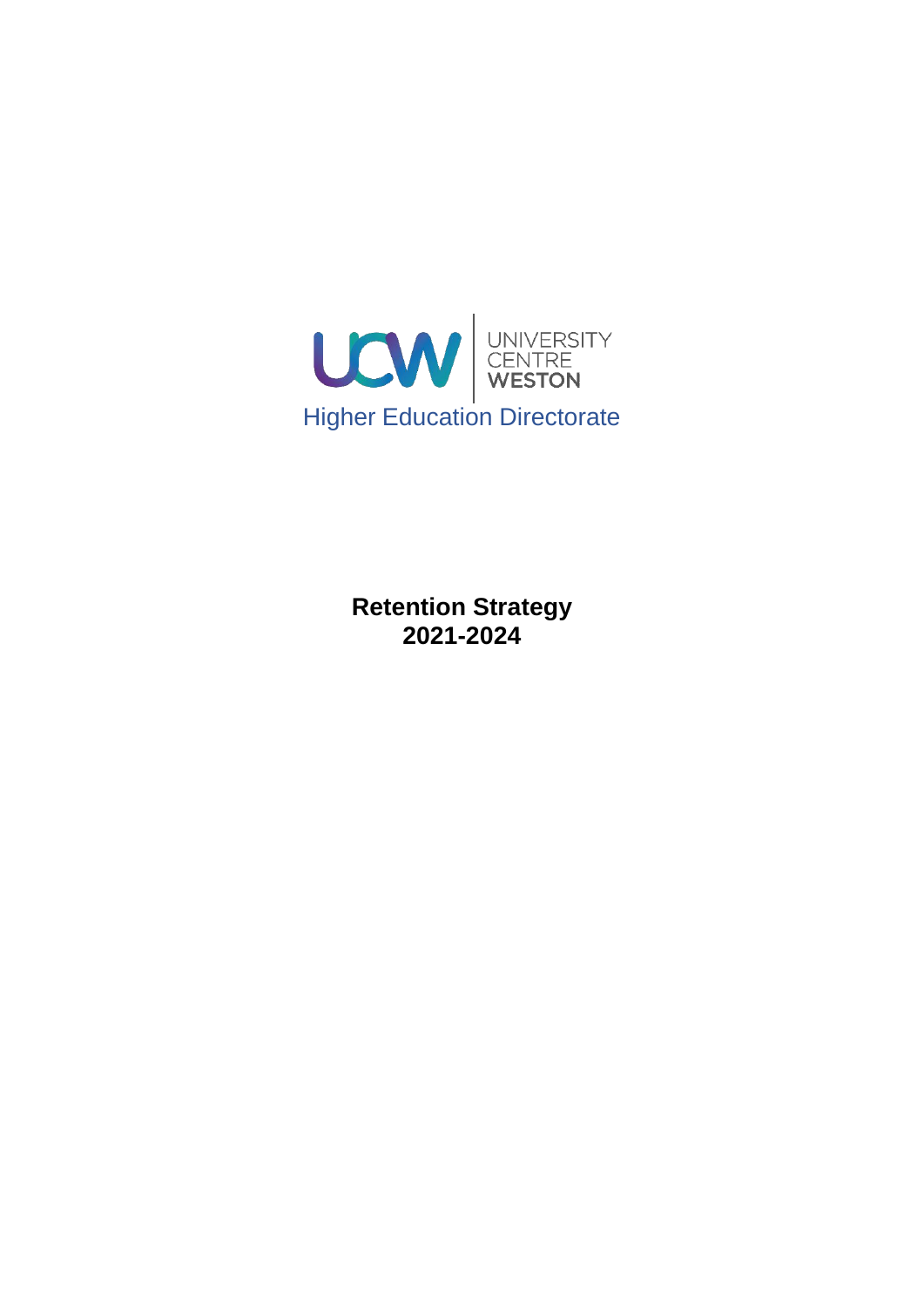## **CONTENTS**

| $2^{\circ}$    |  |  |
|----------------|--|--|
|                |  |  |
|                |  |  |
| $\overline{4}$ |  |  |
|                |  |  |
|                |  |  |
|                |  |  |
|                |  |  |
|                |  |  |
|                |  |  |
|                |  |  |

### **Change Control**

| <b>Version:</b>               | 1.0                          |
|-------------------------------|------------------------------|
| Date approved by AQSC/HEDMT   | 08.06.2021                   |
| Date approved by Students:    | 26.05.2021                   |
| Date approved by CLB:         | 18 <sup>th</sup> June 2021   |
| Date approved by Corporation: | N/a                          |
| Name of policy holder:        | <b>HE Academic Registrar</b> |
| Date issued:                  | 18 <sup>th</sup> June 2021   |
| <b>Review date:</b>           | June 2024                    |

| <b>Version</b> | Type –<br>New/Replacement/Review | <b>Date</b>      | <b>History</b>     |
|----------------|----------------------------------|------------------|--------------------|
| 1.0            | New                              | <b>June 2021</b> | $N/a$ – new policy |
|                |                                  |                  |                    |

This Policy applies to University Centre Weston (UCW) and meets the requirements of the Office for Students (OfS), the Quality Assurance Agency (QAA), and the Revised UK Quality Code. Where required guidance from the Competition and Markets Authority (CMA) and the Office of the Independent Adjudicator (OIA) will be observed.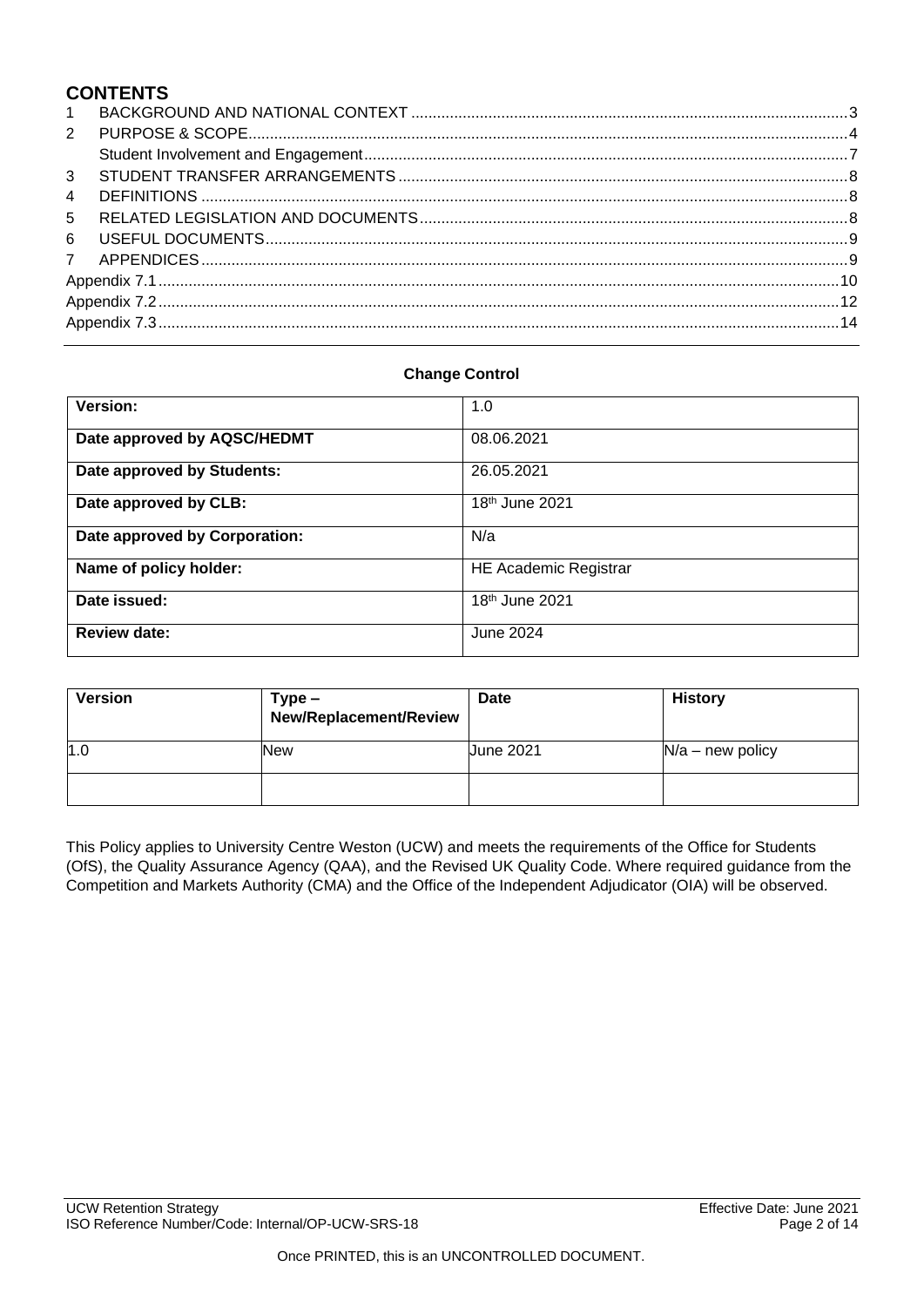# <span id="page-2-0"></span>**1 BACKGROUND AND NATIONAL CONTEXT**

The Higher Education Statistics Agency (HESA)'s annual data releases on non-continuation indicate that the number of students leaving study before completing their programme across the UK has been continuing on an upward trend for the past few years. In 2018-19 (the latest year published data is available) 6.7% of students in the UK did not complete the HE course they enrolled upon.

There are many reasons that students may not complete their studies and previous research by the Higher Education Academy (HEA) found that 33-42% of students consider withdrawing at some stage. HESA data reveals clear increases in the likelihood of non-continuation where students are male, come from POLAR quintile 1 postcodes, are of Black or Mixed ethnicity or report a disability without receiving Disabled Students' Allowance. High rates of withdrawal carry reputational, ethical, financial, and legal consequences for higher education providers and can seriously disadvantage students.

Building on the HEA's *What Works?* (2012) report that suggested a strong sense of belonging in higher education is key in encouraging and facilitating continuation, the follow-up report *What Works? 2* (2017) surveyed students and found that "non-white students and students with higher levels of 'adverse circumstances' (especially travelling to study) have lower levels of belongingness – and this largely corresponds to national evidence about student characteristics associated with lower rates of retention and attainment."

This Retention Strategy therefore aims to develop a culture focusing on two main elements: student belonging and student engagement. Engagement is seen as central to creating a deep sense of belonging, and while this is wider than the concept outlined within the UK Quality Code it is clearly aligned to it.

This Strategy meets the following areas of both the UK Quality Code for Higher Education (2018) and the Office for Students Regulatory framework for higher education in England (2018).

## **UK Quality Code for Higher Education (2018) – Student Engagement**

The revised UK Quality Code for Higher Education sets out Expectations that all higher education (HE) providers are required to meet. The expectations regarding student retention are embedded throughout the QAA standards, and this Strategy has specifically reflected on the following practices:

- The provider has sufficient and appropriate facilities, learning resources and student support services to deliver a high-quality academic experience.
- The provider actively engages students, individually and collectively, in the quality of their educational experience.
- The provider supports all students to achieve successful academic and professional outcomes.
- The provider engages students individually and collectively in the development, assurance, and enhancement of the quality of their educational experience.

### **Office for Students - Securing student success: Regulatory framework for higher education in England (2018)**

Condition B1 – The provider must deliver well designed courses that provide a high-quality academic experience for all students and enable a student's achievement to be reliably assessed.

Condition B2 - The provider must provide all students, from admission through to completion, with the support that they need to succeed in and benefit from higher education.

Condition B5: The provider must deliver courses that meet the academic standards as they are described in the Framework for Higher Education Qualification (FHEQ) at Level 4 or higher.

This strategy has been developed in collaboration between students and staff in agreeing the content, devising and writing of the document.

Retention and Continuation is a key issue within UCW; data is analysed against the Teaching Excellence Framework (TEF) benchmark metrics. These are incorporated within the UCW's Higher Education Strategic Plan and UCW is required to report to the Office for Students (OfS) activities undertaken to improve retention.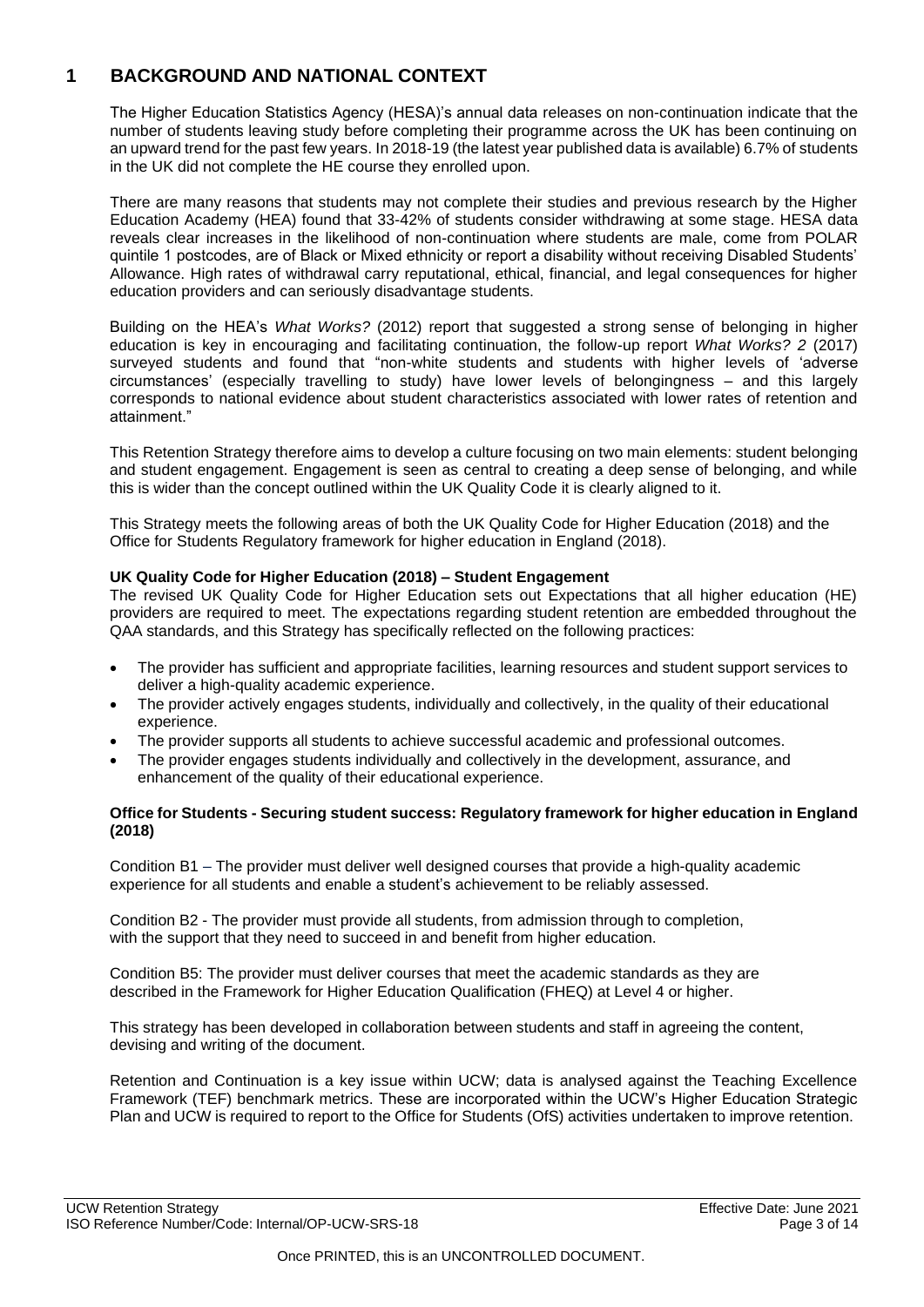# <span id="page-3-0"></span>**2 PURPOSE & SCOPE**

University Centre Weston (UCW) is committed to ensuring the high quality of its higher education provision and supporting students to achieve. The Retention Strategy provides a demonstration of the commitment of UCW in meeting students' expectations to support them to realise academic success, as stated in the UCW's Mission Statement; "**To deliver an outstanding higher education experience, enabling success and inspiring ambition**".

This Strategy sets out UCW's commitment to supporting retention and ensuring continuation rates are high. It applies to all students (and degree apprentices) regardless of age, mode of study, programme, or the university partner they are linked to.

### 2.1 Scope

The UCW Retention Strategy applies to all students on HE programmes that are delivered by UCW. Currently, UCW delivers HE programmes validated by the following awarding organisations:

- Bath Spa University (BSU)
- Hartpury University
- Pearson
- University of the West of England, Bristol (UWE), including degree apprenticeships

With student belonging and engagement at the forefront of the Retention Strategy, UCW has identified through statistical feedback collected from students, significant periods in the student journey directly affecting retention. UCW takes a proactive approach to retention, seeking to actively engage students rather than reacting to crisis, through identifying the following triggers:

**Pre-entry** – information, advice and guidance and early engagement.

**Induction, re-induction and early engagement** – defined as engaging the students at the first possible instance and maintaining this throughout the student lifecycle, nurturing a sense of belonging and community.

**Engagement in academic life** – defined as establishing student belonging through positive interactions with course content, class, tutors, work-based learning opportunities, assessment methods and feedback.

**Support and tutoring** – defined as creating meaningful relationships with the course and support team, nurturing the student to maximise their potential and reach their academic aspirations.

**Student involvement and engagement** – defined as nurturing a sense of belonging through a student centric approach, incorporating transparency with strategic decisions and student involvement at all levels. Proactively acting upon the student voice and offering feedback opportunities, empowering student representatives, and promoting a respectful and reciprocated team ethos between staff and students.

### **Pre-Entry**

UCW is committed to assuring that the information provided to students is of high quality, 'fit for purpose, accurate and trustworthy'. Of particular concern is that pre-entry information enables students to make informed decisions regarding the programmes of academic study they want to pursue. If students receive appropriate Information, Advice and Guidance (IAG) and have a clear understanding of their chosen programme of study, they are more likely to remain on the programme and be successful.

This is achieved through a variety of means including a regularly updated website, which includes student handbooks to provide detailed information on the content and assessment of the programme. In addition, a bespoke UCW Prospectus and supplementary booklets provide additional information on the specifics of course provision, support and facilities.

In order to enhance and promote early engagement, all prospective students receive regular communication in a variety of ways, raising awareness of the UCW community with an aim to promote a shared sense of belonging before a course commences.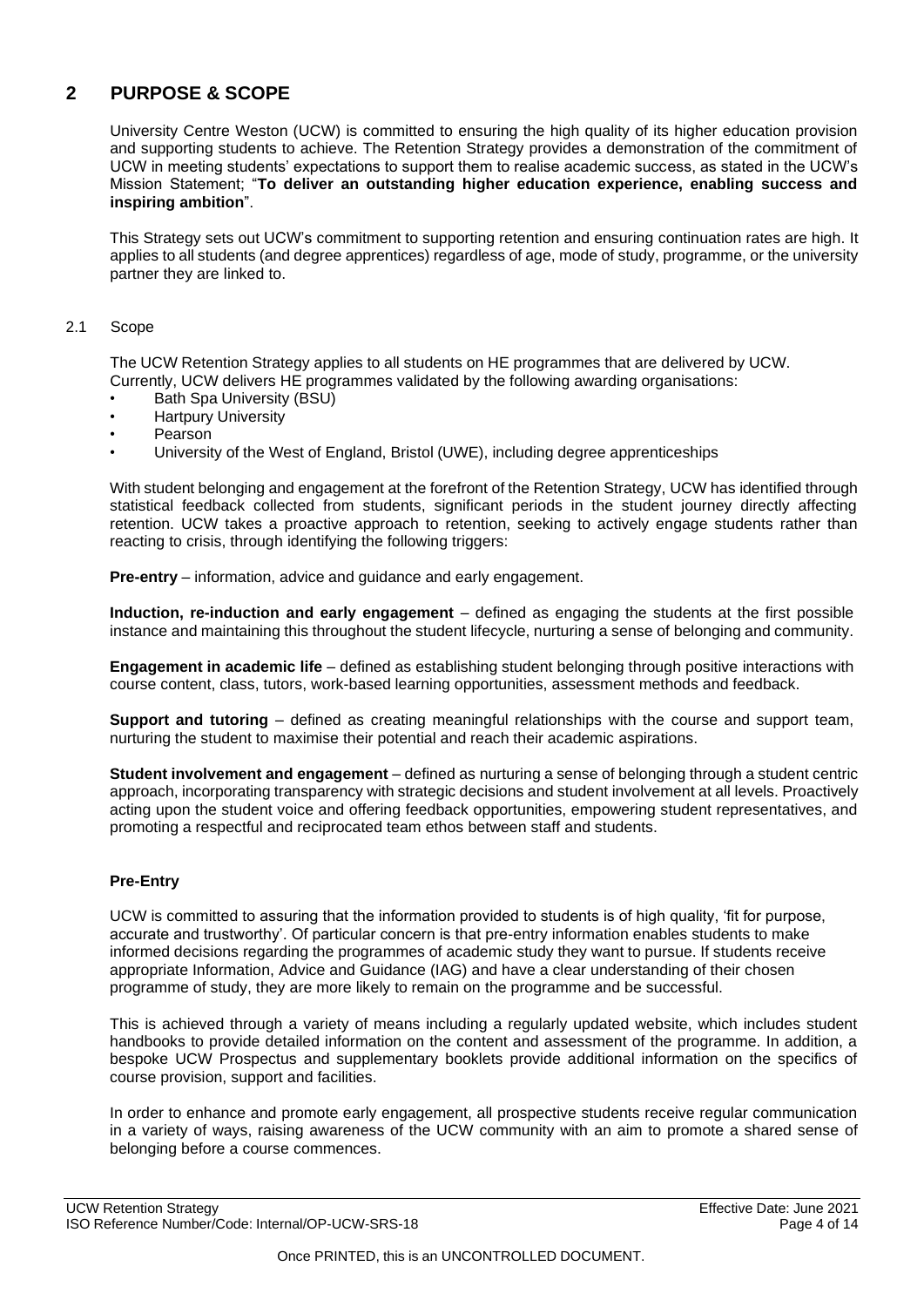UCW offers a range of support services ensuring that prospective students receive guidance covering academic, social and financial dimensions of their choices.

In addition, there are informative pre-induction events aimed at supporting student transition into university life, and building an early culture with staff and fellow students including:

- Head Start Summer School
- Open days
- Targeted marketing events
- Phone calls with lecturers and support staff.

Students and family members have the opportunity to talk with course specialists providing detailed information on course requirements and expectations. This includes evidence of prior assessment standards, assessment expectations, course content, pastoral care and prospective timetables.

### **Induction, Re-induction and Early Engagement**

UCW considers the induction process paramount to early engagement, and essential in developing a sense of belonging both in university life and academic provision. An effective induction allows students to make friends, get to know the academic staff, and develop academic skills. In addition, having a good understanding of institutional processes and expectations supports students to be successful.

UCW incorporates all these elements into the induction process, in that it provides opportunities and support to students to engage in all aspects of student life, through institution-led social events, course-specific induction and integration to university partner provision and involvement.

A standardised approach ensures all students receive equal exposure to all aspects of student life through a bespoke Induction Checklist (Appendix 7.1). All students are issued with a copy of the HE Student Charter and "Supporting Your Success" booklet to outline UCW's expectations of students, how to access the various support services available and how students can get more involved if they wish to.

The importance of developing a sense of belonging not only within HE life, but also within the academic setting is acknowledged. Programme teams host course-specific inductions and social events incorporating new students, existing students and the course delivery team. Academic support systems such as 'HELP' (Higher Education Library Plus) and the Academic Development Team are promoted, and the importance of pastoral care discussed.

The importance of early engagement and developing a culture of the student being equal partners within the quality processes is recognised. UCW therefore hold early questionnaires and surveys empowering the students to feedback their experiences on the induction process, prompting improvements for the future.

UCW aims to maintain effective communication with current students and actively re-induct them when they enrol upon subsequent years of study. Contact is maintained via social media sites, a welcome back talk is held and course specific re-induction activities, often involving new students, take place at the start of term. Returning students are also invited to attend freshers' social events.

#### **Engagement in Academic Life**

Student engagement is paramount at UCW and the commitment to this can be evidenced in the UCW Student Engagement Strategy. There is a recognition that students need to develop a sense of belonging and engage with their studies. Courses are specifically designed, with input from students and employers, to ensure students relate to their studies and find the course content meaningful.

Programme teams ensure that there is industry relevant content in the curriculum, ranging from work placements, work-based learning experience, industry guest speakers and industry specific student visits.

UCW ensures that there is clarity for students regarding assessment expectations and outcomes by implementing guaranteed levels of information (GLI's) on assignment briefs and feedback; this ensures that there is a transparent approach to assessment.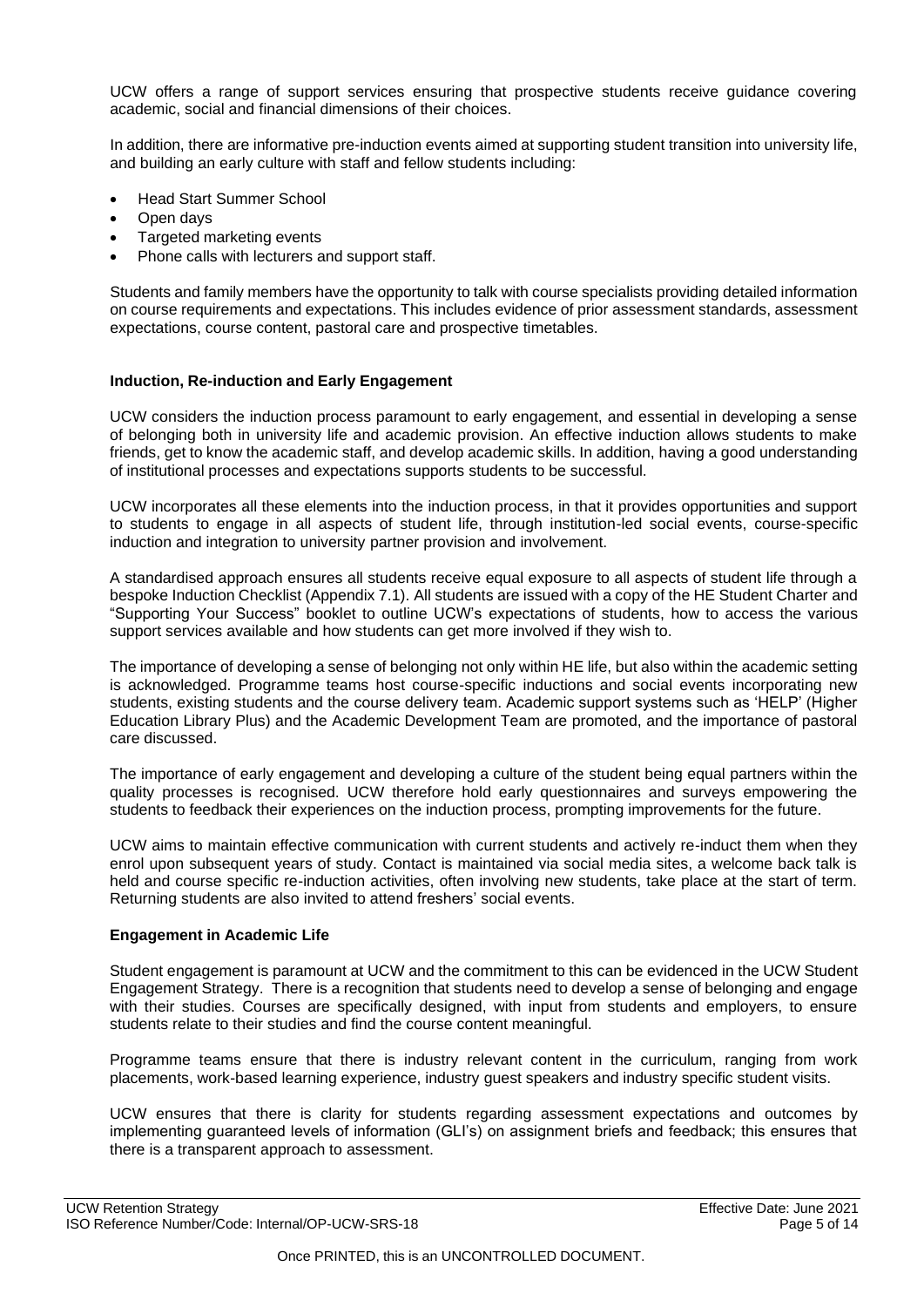Robust feedback structures are implemented to ensure that student work is marked, second-marked and feedback within a set timeframe, highlighting any need for academic support and providing developmental feedback.

To support all students and their learning styles, a range of teaching and assessment methods are provided to cater for diverse learner needs. (Please refer to the UCW Learning and Teaching Strategy for more information).

### **Support and Tutoring**

UCW recognises the importance of detecting signs of early disengagement or academic problems and has therefore implemented robust tutorial and support structures to meet student needs.

### **Tutorial Support**

The Guaranteed Tutorial Entitlement Policy and Procedure outlines UCW's commitment to provide all students with a comprehensive tutorial support programme. All students are assigned a personal tutor at the start of the academic year and will receive a minimum of three formal personal tutorials which will be recorded appropriately. Templates are provided to ensure tutorials are developmental and key areas are covered (please refer to UCW Guaranteed Tutorial Entitlement Policy & Procedure for more information and template examples). In addition, students will have informal tutorials with module tutors. This enables academic progress and professional development to be monitored, concerns to be discussed as well as achievements highlighted, and strengths developed.

### **Student Support**

UCW provides a one-stop shop approach to student support via the Higher Education Academic Registry Team (HEART). Working across all campuses the team deliver extensive student-centred support services that offer advice and guidance to help students through all aspects of their student journey, especially unexpected difficulties, including:

- Personal welfare support
- Mental Health support
- Counselling referrals
- Student finance
- Accommodation
- Academic support
- Mitigating / Extenuating Circumstances
- Careers Information Advice and Guidance (CIAG)

These services are well advertised to students through a variety of means to reduce feelings of isolation and ensure students receive the support they need to enable them to progress and complete their studies.

#### **Attendance and Achievement: Undergraduate Students**

UCW implements a proactive approach to retention and considers attendance and achievement to be a trigger for disengagement. UCW expects undergraduate students to achieve, at a minimum, 90% attendance to their programme commitments.

If the attendance of a student falls below, or displays signs that they may fall below, the expectation of 90%, there are a range of interventions that will take place.

Should there be consecutive unexplained absence then the student may be required to attend a tutorial with the Programme Coordinator and/or Personal Tutor and HEART. This meeting will be informal and will allow a discussion regarding attendance and any additional support requirements.

Should the absence continue then the student will be required to attend a formal meeting with the Programme Coordinator and HEART and the implications of not attending will be discussed, along with any additional support requirements.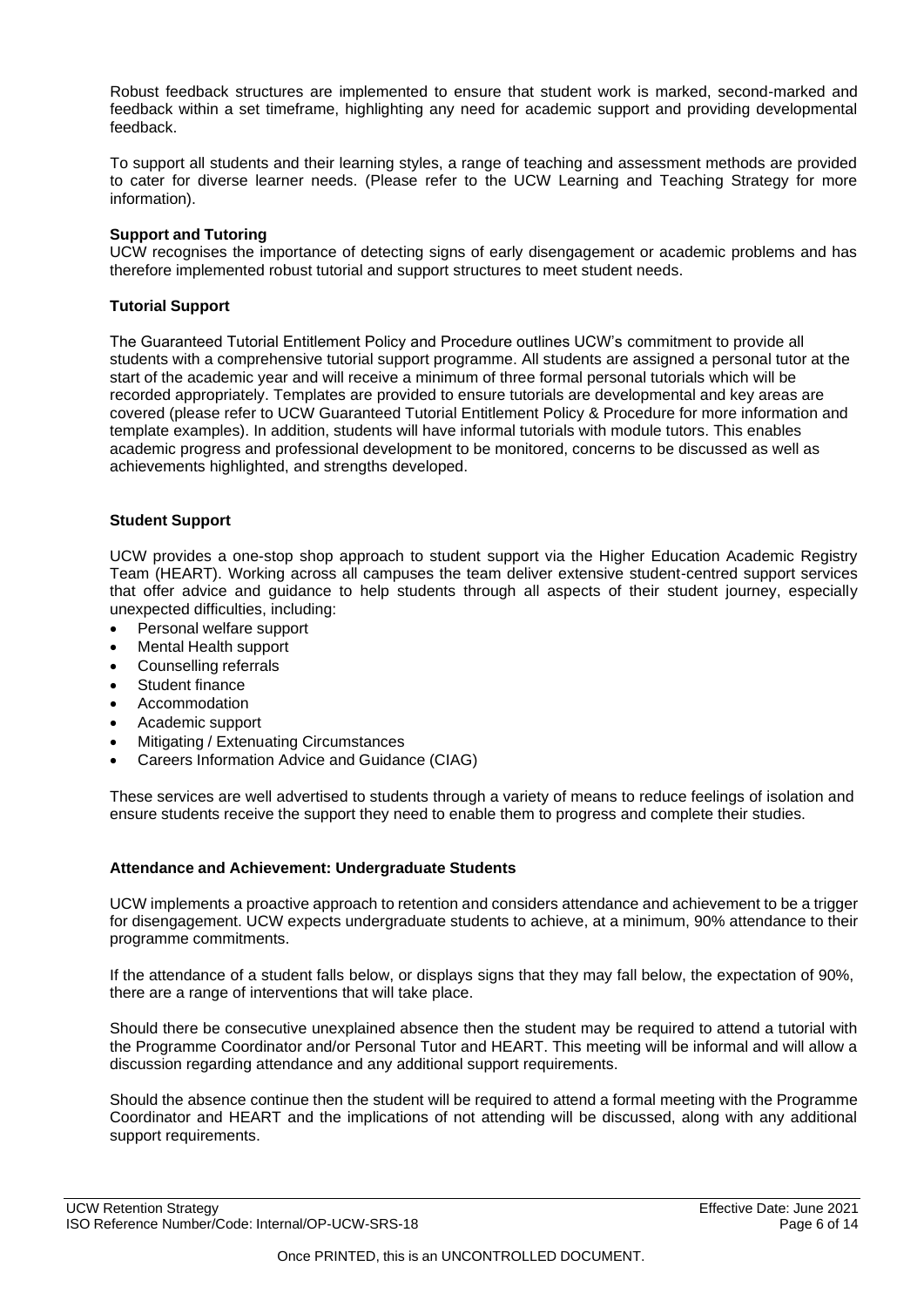In addition to any tutorials and meetings, students will also be contacted via email regarding attendance concerns. Should the attendance get to a concerning level then an automatic email will be sent by HEART (Appendix 7.2). This email is supportive and encourages the student to discuss any issues they may have and highlights the support available at UCW.

Should the absence continue then, in addition to any tutorials and meetings, the student will be sent a 'Have you Withdrawn' email or letter (Appendix 7.3). This communication informs the student that the partner university will be contacted regarding their lack of attendance and engagement with their course. The student has two weeks to respond to HEART before they are withdrawn from their course and the funding provider (the Student Loan Company) are informed.

In addition to concerns regarding attendance, if a student is not achieving the expected level and does not pass more than one piece of work in an academic year (without staff being aware of any mitigating or extenuating circumstances) they would be invited to attend a progression meeting, normally with the Programme Coordinator and a member of HEART. This is intended to be a supportive meeting to determine if any additional help should be offered to the student and will review personal and academic support systems. Should there be concerns regarding a student's fitness in terms of their health, and thus their ability to complete their course, it may be appropriate to consider the concerns under the Fitness to Study or the Fitness to Practise Policy. Please refer to these individual polices for further information and guidance.

If there are concerns regarding academic achievement or attendance and the student has a declared learning difference, disability or mental health condition, then it may be appropriate to involve the student's parents or carers in any discussions or tutorials regarding academic progression. Written consent would usually be required from the student to allow contact with parents or carers, but in some circumstances it may be appropriate to make contact with parents or carers without such written consent, for example, if the student is not engaging with the course team or the HEART/ support team and there are concerns for the student's wellbeing, academic achievement, or progression. This is primarily to determine if any additional help or support should be offered to the student and will involve a review of personal and academic support systems already in place.

## **Attendance and Achievement: Higher and Degree Apprentices**

The expectation regarding attendance for Higher and Degree Apprentices is different, with an expectation of 100% attendance. This expectation is a requirement of the employer and UCW and is clearly set out in the apprenticeship contractual agreement. UCW is required to share information with employers regarding the attendance of students studying upon a Higher or Degree Apprenticeship.

If there are concerns regarding attendance, or the student is not achieving the expected level then they would be invited into a progression meeting, normally with the Programme Coordinator, a member of the Apprenticeship team and a member of HEART. It may be necessary to involve the employer in these meetings and the student will be encouraged to share any issues they may be having with their employer. It may be necessary to submit application for mitigating or extenuating circumstances, along with a review of personal and academic support systems and the conditions of the apprenticeship.

## <span id="page-6-0"></span>**Student Involvement and Engagement**

UCW is committed to listening to and engaging with all students. Students and staff are 'partners in learning', based on mutual respect and drawing on the knowledge and experience of everyone, to continually enhance the student experience. This is for mutual benefit and contributes to creating a HE culture, identity and student sense of belonging. There are several opportunities for students to get involved (further details are outlined in the UCW Student Engagement Strategy).

Each course elects student representatives from each year group to express the views of their group. These students attend Programme Team Meetings to review course-specific academic issues, and the Student Representative Committee, which focuses on the student experience and cross-UCW issues. There is student representation on all key decision-making committees at all levels within the organisation to ensure that student opinions and views are presented, listened to and actioned where appropriate. The Student Experience and Engagement Manager, along with other student representatives, take on these roles.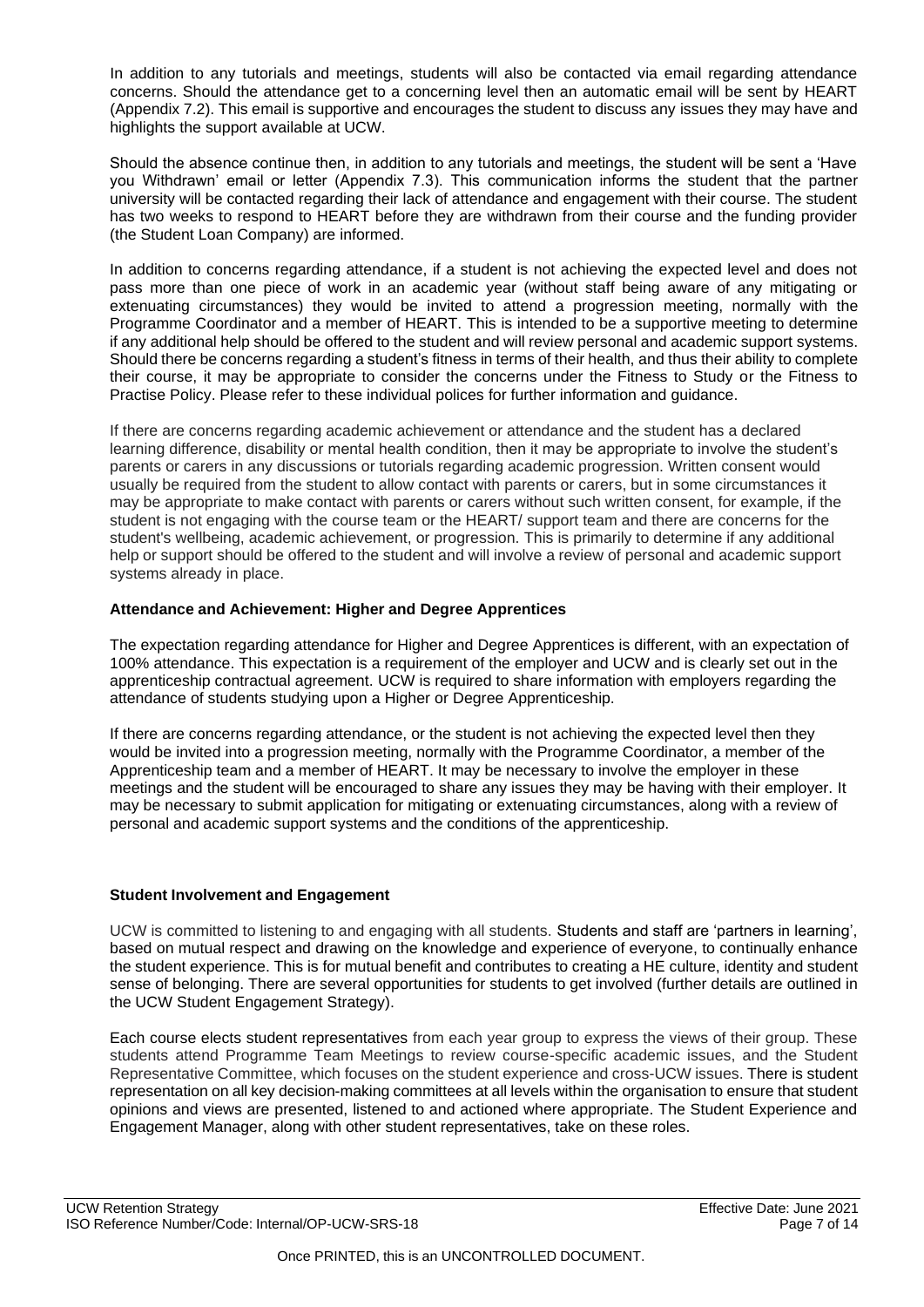UCW aims to ensure that students are kept fully informed of the outcomes of their involvement, activity and feedback. This is done through a range of methods including the first agenda item on all Student and Staff Liaison Committees (SSLCs) being an update on actions from previous meetings and on the 'Student Voice' pages within the HE Student Zone. Enrolled students can also become Freshers Angels and Student Ambassadors in order to play an active role in enhancing the student experience and supporting peers to transition and integrate into HE studies / student life.

# <span id="page-7-0"></span>**3 STUDENT TRANSFER ARRANGEMENTS**

UCW understands that it can take time to settle into university life, and that sometimes students decide that they want to transfer to another course at UCW or to a different course at an alternative university. As this is a big decision, HEART will offer to meet with students in this situation. This meeting aims to support the student in taking their next steps and can provide practical advice and guidance on how to choose a different course or university.

UCW will try to accommodate any student who wishes to transfer internally. A member of HEART will discuss the options available, this will be determined by the stage in the academic year, whether any modules have been completed and the similarity between the programmes / learning outcomes. HEART will check the student meets the entry requirements and the appropriate stage for them to transfer onto. Students may be required to undertake an audition or interview with a member of academic staff.

For those students who wish to transfer to an alternative institution a member of HEART can help the student to obtain a transcript of any credits achieved to date and provide support with a transfer application. Students will also be offered guidance in navigating through the Student Finance process for transfers if they are transferring to an alternative institution. A member of HEART will ensure that the student has a clear idea of any fees that they have incurred to date and make sure that the correct procedures are followed to ensure that no unnecessary fees are charged.

# <span id="page-7-1"></span>**4 DEFINITIONS**

The following definitions provide clarification of key terms used in this Strategy and their relevance to its implementation.

- **Awarding Organisation:** The academic organisation responsible for the approval of courses and awarding of qualifications, where delivery is by UCW.
- **Expectations:** Statements in the UK Quality Code that set out what all UK higher education providers expect of themselves and each other and what the general public can therefore expect of them.
- **Framework for Higher Education Qualifications (FHEQ):** A published formal structure that identifies a hierarchy of national qualification levels and describes the general achievement expected of holders of the main qualification types at each level, thus assisting higher education providers in maintaining academic standards. QAA maintains the Frameworks for Higher Education Qualifications of UK Degree-Awarding Bodies (Qualifications Frameworks).
- **Pearson:** The awarding body for academic and vocational qualifications, including BTEC and Higher National Diplomas.
- **Practices:** Effective ways of working that underpin the delivery of expectations. These include:
- **Core practices** that must be demonstrated by all UK higher education providers as part of assuring their standards and quality.
- **Common practices** focus on enhancement and are applied by providers in line with their missions, their regulatory context and the needs of their students.
- **Quality Assurance Agency (QAA):** The Quality Assurance Agency is the official body designated by the Office of Students to monitor and review the quality and academic standards of higher education provision across the UK.
- **UK Quality Code for Higher Education:** UK-wide set of reference points for higher education providers which states the Expectations that all providers are required to meet. It was developed with the Higher Education community and is owned, maintained and published by QAA.

# <span id="page-7-2"></span>**5 RELATED LEGISLATION AND DOCUMENTS**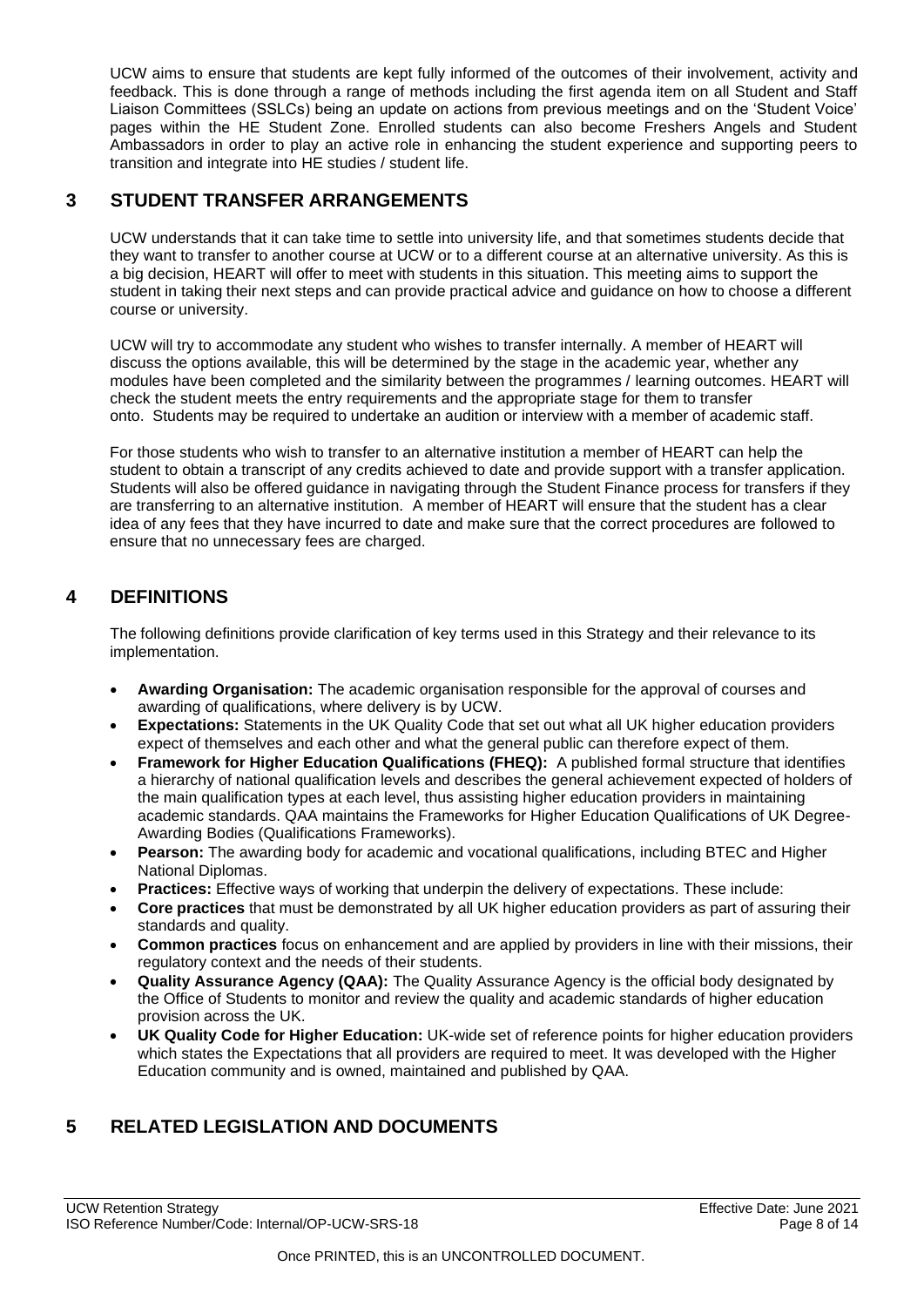Office for Students Ongoing Conditions of [Registration](https://www.officeforstudents.org.uk/advice-and-guidance/regulation/conditions-of-registration/initial-and-general-ongoing-conditions-of-registration/) <u> Office for Students - Securing student success: [Regulatory](https://www.officeforstudents.org.uk/media/1406/ofs2018_01.pdf) framework for higher education in England</u> [\(2018\)](https://www.officeforstudents.org.uk/media/1406/ofs2018_01.pdf) UK Quality Code for [Higher Education](https://www.qaa.ac.uk/quality-code) (2018)

## <span id="page-8-0"></span>**6 USEFUL DOCUMENTS**

UCW Complaints Procedure UCW Learning, Teaching and Assessment Strategy 2021-24 UCW Get Involved booklet UCW Supporting your Success booklet UCW Student Charter UCW Fitness to Study Policy UCW Fitness to Practice Policy UCW Strategic Plan

# <span id="page-8-1"></span>**7 APPENDICES**

- 7.1 Induction Checklist New and Returning Students
- 7.2 Automated Low Attendance Email (sent by HEART)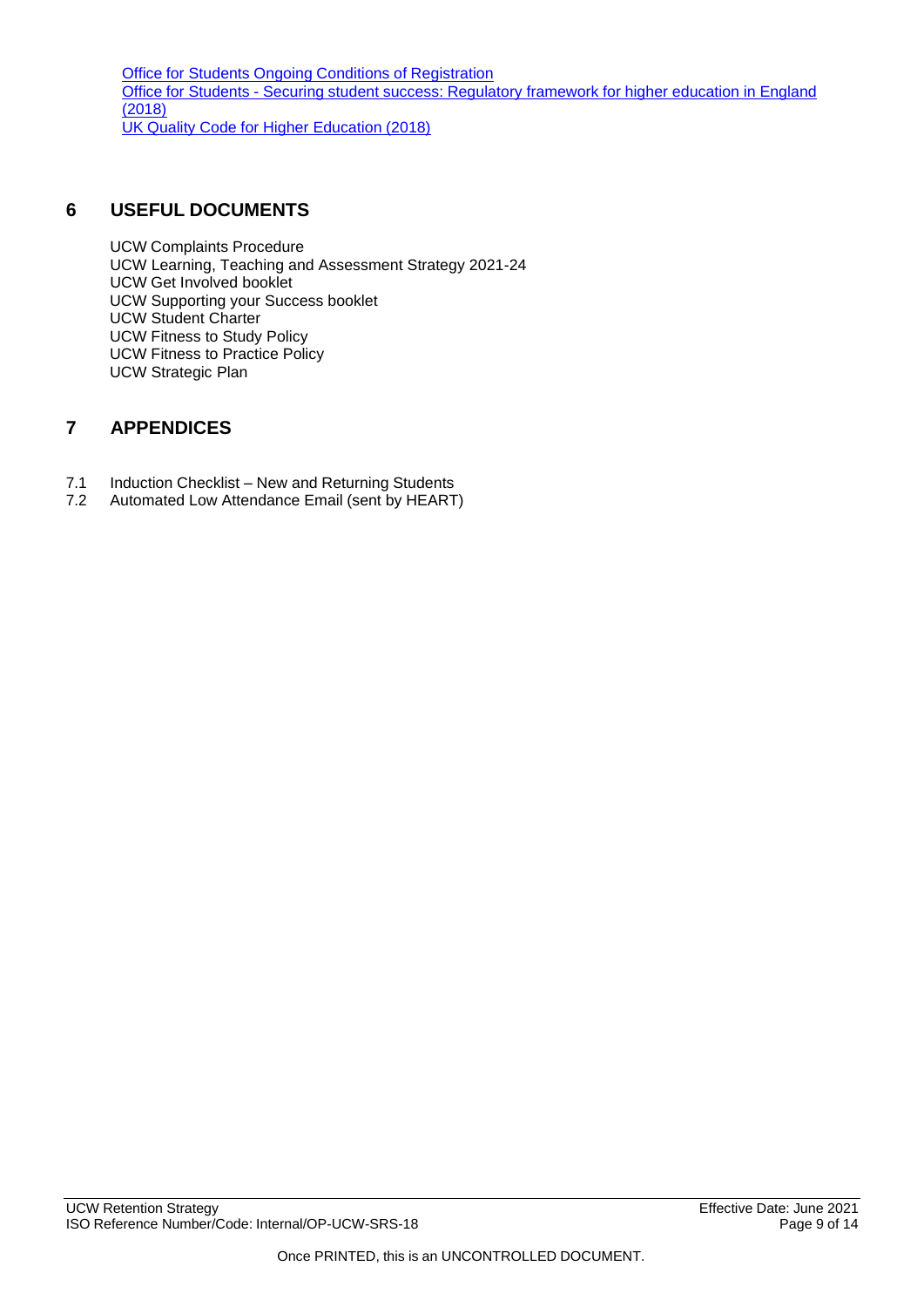

# **Induction Checklist – New Students**

<span id="page-9-0"></span>

| <b>FIRST YEARS</b>                                       |                                           |                                                               |                 |  |  |  |  |
|----------------------------------------------------------|-------------------------------------------|---------------------------------------------------------------|-----------------|--|--|--|--|
| <b>Task</b>                                              | <b>Who to Complete</b>                    | <b>How to Complete</b>                                        | <b>Complete</b> |  |  |  |  |
| <b>UCW Enrolment</b>                                     | <b>Students</b>                           | Online                                                        |                 |  |  |  |  |
| (must be completed prior to the start of term)           | <b>HEART</b> to monitor and offer support |                                                               |                 |  |  |  |  |
| <b>Partner University Registration</b>                   | <b>Students</b>                           | Online                                                        |                 |  |  |  |  |
|                                                          | <b>HEART</b> to offer support             |                                                               |                 |  |  |  |  |
| <b>Supporting your Success Booklet</b>                   | <b>HEART</b>                              | Students will be emailed this prior to the start of term      |                 |  |  |  |  |
|                                                          |                                           |                                                               |                 |  |  |  |  |
| <b>UCW IT Account Details</b>                            | <b>HEART</b>                              | Students will be emailed this prior to the start of term      |                 |  |  |  |  |
| (along with WS email address)                            |                                           |                                                               |                 |  |  |  |  |
| <b>UCW Term Dates</b>                                    | <b>HEART</b>                              | Students will be emailed this prior to the start of term      |                 |  |  |  |  |
| Quickscan                                                | <b>HEART</b>                              | During Induction Week                                         |                 |  |  |  |  |
| <b>Medical Details Uploaded</b>                          | <b>HEART</b>                              | <b>During Induction Week</b>                                  |                 |  |  |  |  |
| Introduction to HEART                                    | <b>HEART</b>                              | <b>During Induction Week</b>                                  |                 |  |  |  |  |
| Introduction to HE.LP                                    | Academic Development Team                 | During Induction Week                                         |                 |  |  |  |  |
| Meet UCW Library Team                                    | Library Co-ordinators                     | <b>During Induction Week</b>                                  |                 |  |  |  |  |
| Collect ID Badge                                         | <b>HEART</b>                              | During Induction Week                                         |                 |  |  |  |  |
| Clarify with students about their learning environment - | <b>HEART</b>                              | Students asked to compete a survey prior to the start of term |                 |  |  |  |  |
| IT/Software/Space                                        |                                           |                                                               |                 |  |  |  |  |
| <b>English &amp; Maths Qualifications</b>                | <b>HEART</b>                              | <b>During Induction Week</b>                                  |                 |  |  |  |  |
| Agreed method of communication with students             | <b>Course Teams</b>                       | <b>During Induction Week</b>                                  |                 |  |  |  |  |
| Set Expectations for Teams messages                      | <b>Course Teams</b>                       | During Induction Week                                         |                 |  |  |  |  |
| Quick Welcome Meeting on Course Teams Page               | <b>Course Teams</b>                       | Invite students to this meeting via WS email                  |                 |  |  |  |  |
| Timetable explained and issued                           | Course Teams                              | During Induction Week                                         |                 |  |  |  |  |
| Meeting with other students in Yr1/2/3                   | <b>Course Teams</b>                       | During Induction Week                                         |                 |  |  |  |  |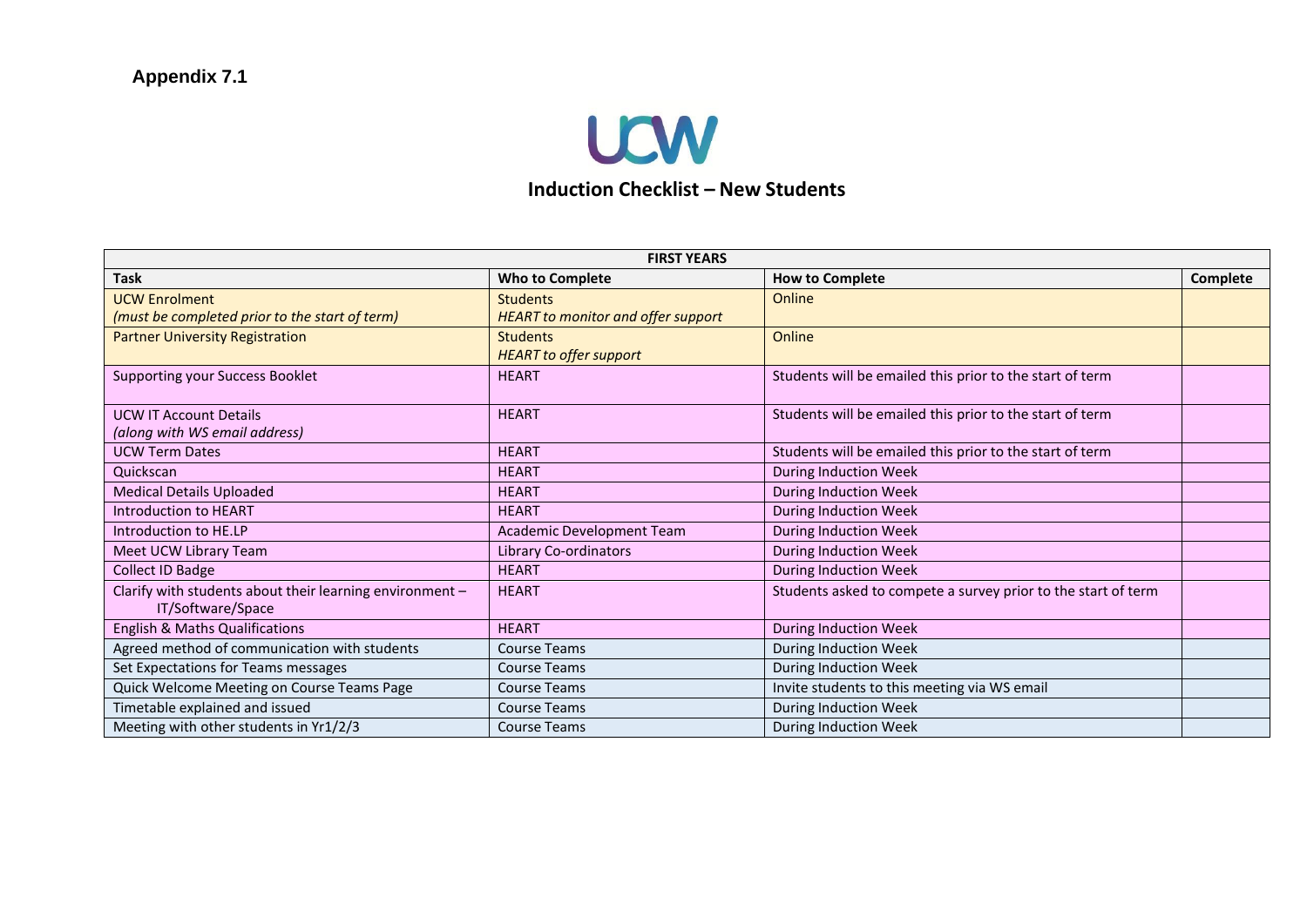

# **Induction Checklist – Returning Students**

| <b>RETURNING STUDENTS</b>                                |                                           |                                                          |          |  |  |  |
|----------------------------------------------------------|-------------------------------------------|----------------------------------------------------------|----------|--|--|--|
| <b>Task</b>                                              | <b>Who to Complete</b>                    | <b>How to Complete</b>                                   | Complete |  |  |  |
| <b>UCW Enrolment</b>                                     | <b>Students</b>                           | Online                                                   |          |  |  |  |
| (must be completed prior to the start of term)           | <b>HEART</b> to monitor and offer support |                                                          |          |  |  |  |
| <b>Partner University Registration</b>                   | <b>Students</b>                           | Online                                                   |          |  |  |  |
|                                                          | <b>HEART</b> to offer support             |                                                          |          |  |  |  |
| <b>Supporting your Success Booklet</b>                   | <b>HEART</b>                              | Students will be emailed this prior to the start of term |          |  |  |  |
|                                                          |                                           |                                                          |          |  |  |  |
| <b>UCW Term Dates</b>                                    | <b>HEART</b>                              | Students will be emailed this prior to the start of term |          |  |  |  |
| Re-introduction to HEART                                 | <b>HEART</b>                              | <b>During Induction Week</b>                             |          |  |  |  |
| Re-introduction to HE.LP                                 | Academic Development Team                 | During Induction Week                                    |          |  |  |  |
| <b>Update Medical Information</b>                        | <b>HEART</b>                              | During Induction Week                                    |          |  |  |  |
| <b>Collect ID Badge</b>                                  | <b>HEART</b>                              | <b>During Induction Week</b>                             |          |  |  |  |
| Clarify with students about their learning environment - | <b>HEART</b>                              | During Induction Week                                    |          |  |  |  |
| IT/Software/Space                                        |                                           |                                                          |          |  |  |  |
| Welcome back to Year 2/3                                 | <b>Course Teams</b>                       | During Induction Week                                    |          |  |  |  |
| Timetable explained and issued                           | <b>Course Teams</b>                       | During Induction Week                                    |          |  |  |  |
| Meeting with other students in Yr1/2/3                   | <b>Course Teams</b>                       | During Induction Week                                    |          |  |  |  |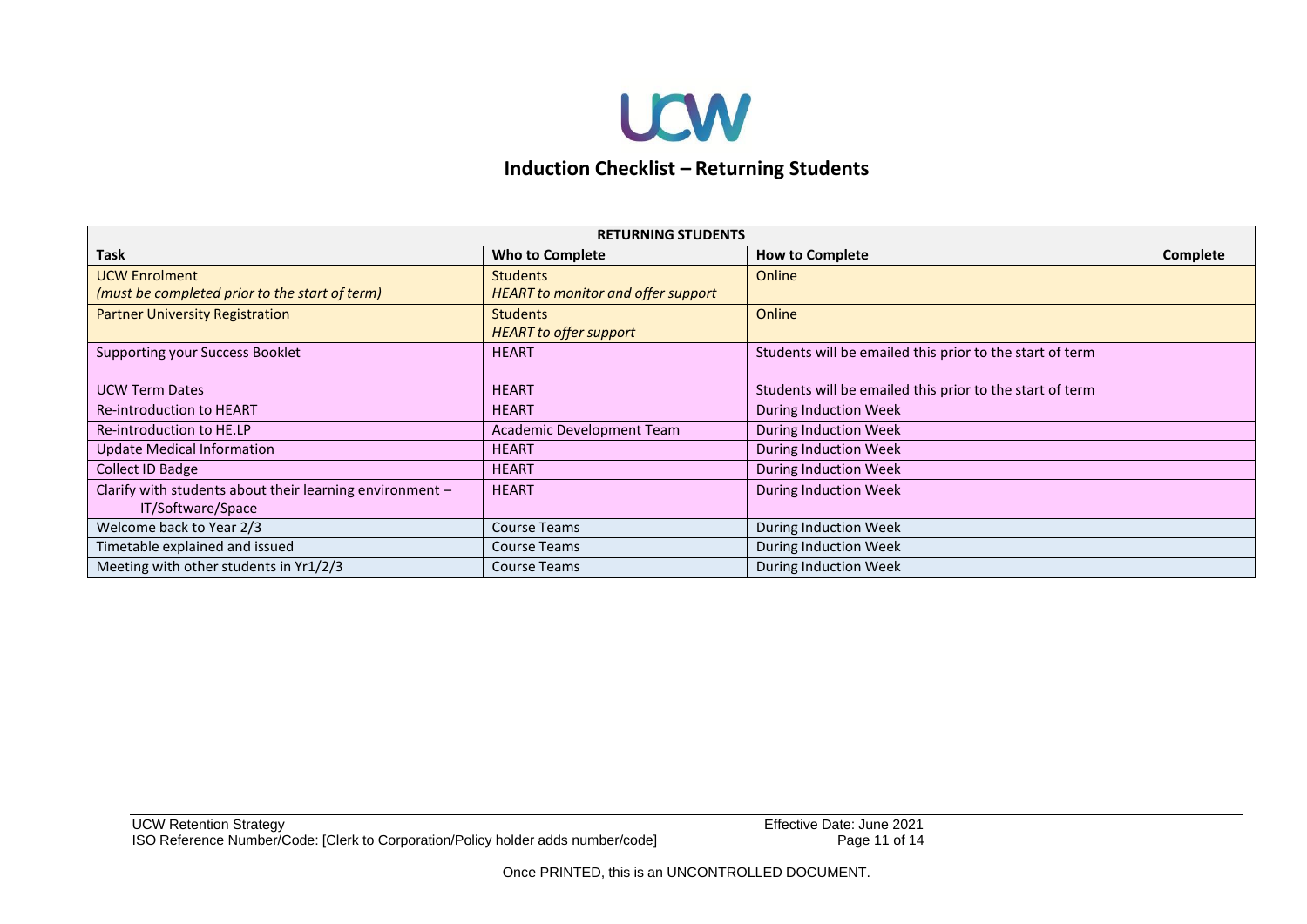# <span id="page-11-0"></span>**Appendix 7.2**

Example of attendance email sent by HEART (automated).

#### Dear XXX

We are aware that you have not been in regular attendance on your course at University Centre Weston and hope that we will be able to provide you with the right support and guidance to ensure that you are able to successfully complete your course.

If you are thinking of leaving or are concerned you are on the wrong programme; please do let us know and we can discuss this with you. We can explore alternative options and ensure you can make an informed decision knowing the implications of the choices you make. To make an appointment please email [mycourse@ucw.ac.uk](mailto:mycourse@ucw.ac.uk) or telephone 01934 411 768.

If you are experiencing any difficulties that are impacting on your studies, it is important that you contact us as there are lots of ways in which UCW can help.

#### **Student Support Services**

At UCW, we aim to provide you with as much support as possible to ensure you make the most of your studies and fulfil your potential. Whether you're seeking help with finance, additional study skills, support, childcare, have health concerns or would like to discuss personal issues in a private and relaxed environment, there is always someone available to talk to in the HE Academic Registry Team (HEART).

Confidential and non-judgmental welfare and counselling support is available at UCW and can be accessed by all registered students. We want to see you succeed and we can support you through those unexpected problems that can sometimes affect your performance at university.

Welfare offers the opportunity to access information, advice, and guidance on a wide range of issues which may impact on your studies. Students are able to talk about concerns such as homelessness, emotional health, course/college concerns, relationships, finance, alcohol and drugs.

We are available daily, on a drop-in or bookable basis, in room 017 at Winter Gardens and we can refer you to other specialists if appropriate.

Further information can be found on our website or you can contact the Student Support Service all details can be found on our website:

### <http://www.ucw.ac.uk/students/support/>

Your handbooks will provide you with further information regarding course requirements or you can make an appointment to see your tutor.

At UCW we believe that the student comes first, so we are proud to provide a number of ways in which learners can receive support for their studies. As part of LibraryPlus, our friendly and helpful Academic Development Team are here to help you maximise your potential. They can work with you on a one-to–one basis, in small groups, or with your whole class on live projects and assignments. These study skills sessions will support you at whatever level you need, whether it's getting back into learning after a break, or stretching into the next level.

#### **Mitigating or Extenuating Circumstances**

If you experience something outside of your control that affects your ability to sit an exam or submit a piece of coursework, then you may be eligible to apply for Mitigating or Extenuating Circumstances or a five working day extension. We can help you go through the necessary forms and advise you of any evidence you will need to help you with your application.

#### **Tuition Fees**

Even though you have not been attending regularly, you are still registered as a student at UCW, and therefore liable for the full tuition fee. If your registration status changes, your liability for fees may be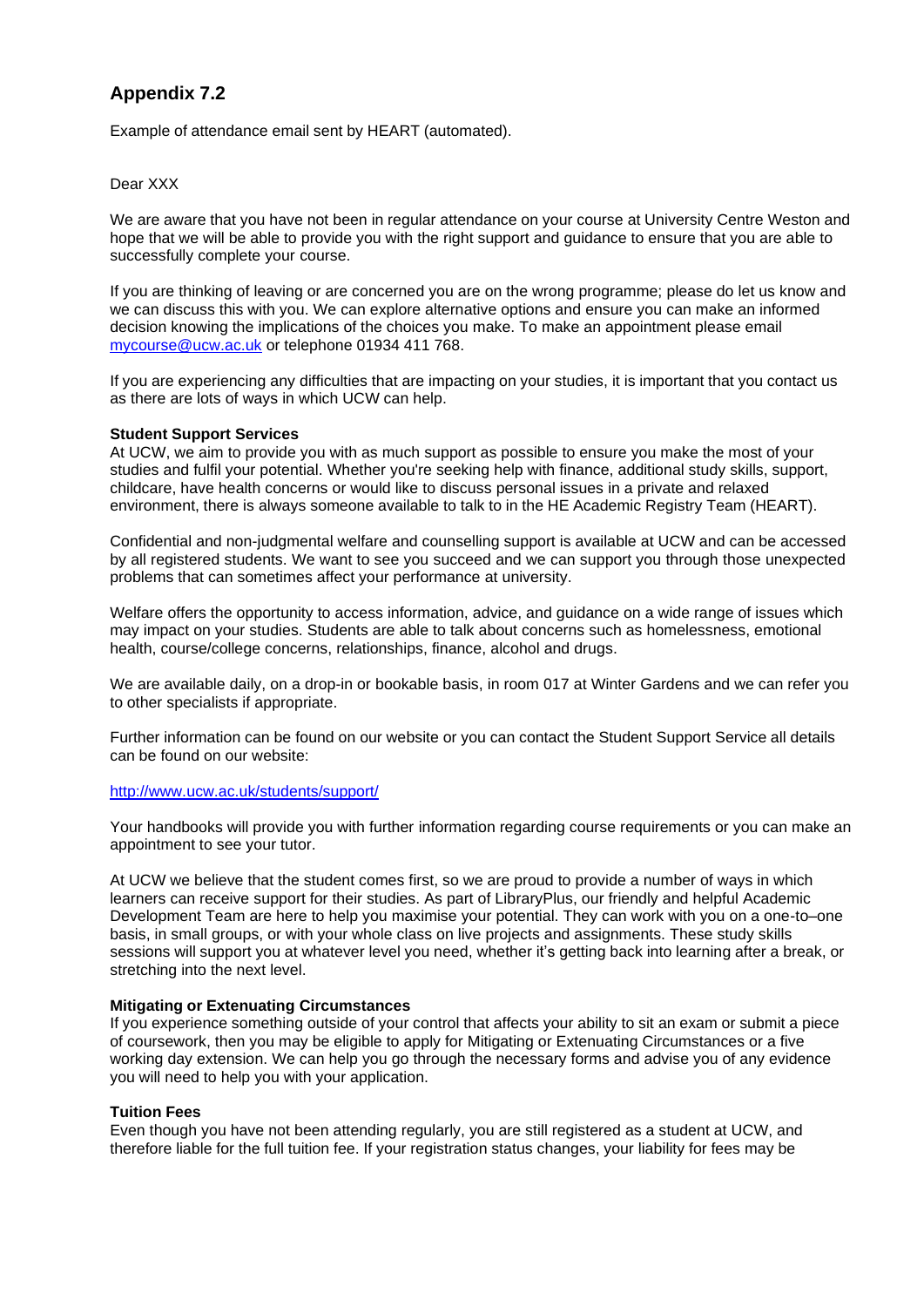adjusted. If you are not in attendance, or engaging with your learning on your course, we are obliged to inform the Student Loan Company that you have withdrawn. This may affect your Maintenance Loan (if you are in receipt of one) so it is important that you do get in touch with us.

### **What to do next**

Please keep HEART informed of your situation and what you are intending to do by contacting us on 01934 411 768 or [mycourse@ucw.ac.uk.](mailto:mycourse@ucw.ac.uk)

You are reminded that attendance is a requirement of your registration.

If we do not hear from you or see any change in your attendance within two weeks you may receive more communication.

Kind Regards

HEART